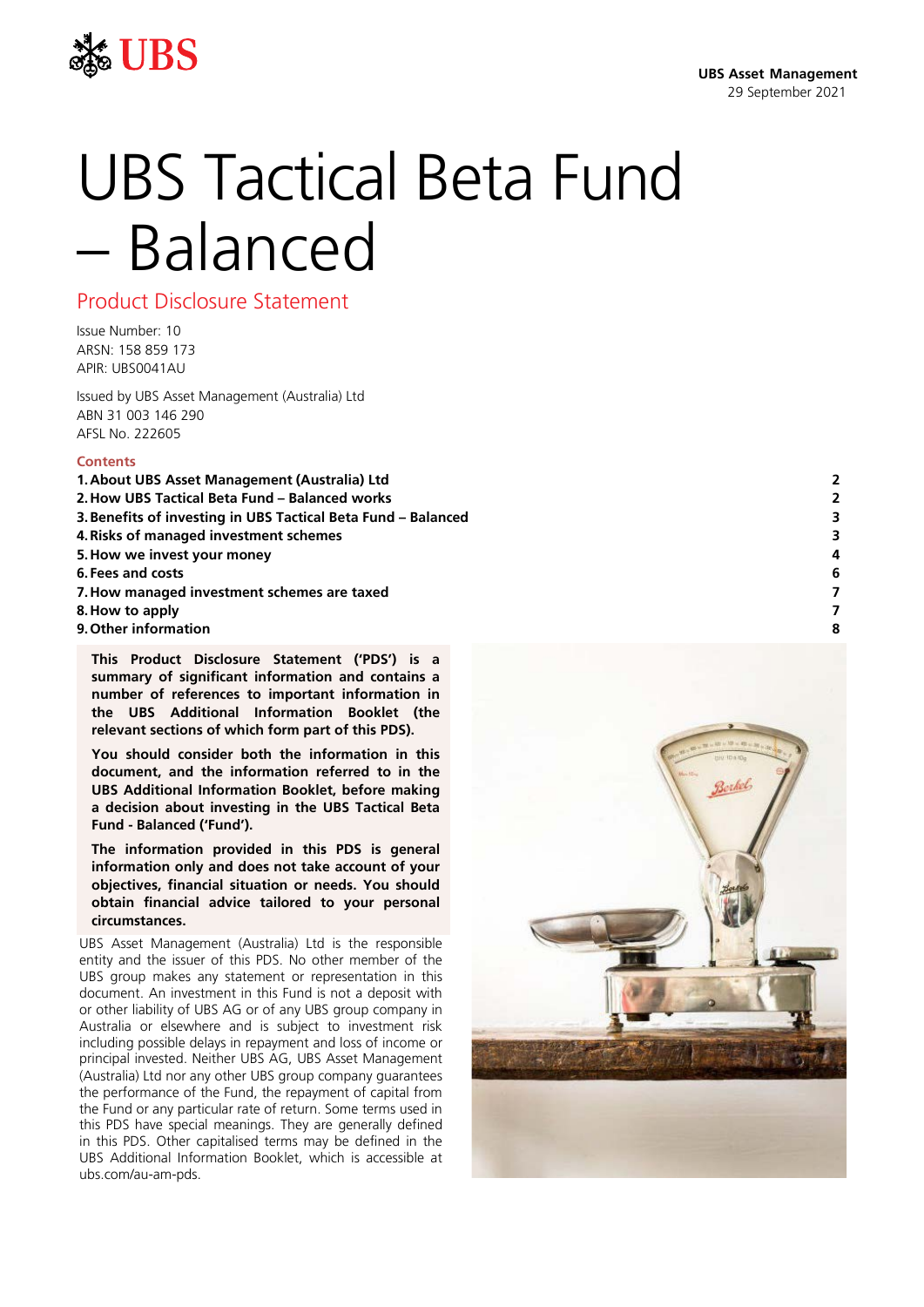### <span id="page-1-0"></span>1. About UBS Asset Management (Australia) Ltd

UBS Asset Management (Australia) Ltd ('Responsible Entity', 'RE', 'we' or 'us') is a wholly owned subsidiary of UBS Group AG. UBS Asset Management, a business division of UBS Group AG, is a large-scale asset manager with businesses welldiversified across regions, capabilities and distribution channels. It has invested assets of some \$1,563, billion and is located in 22 countries at 30 June 2021. UBS Asset Management offers investment capabilities and styles across all major traditional and alternative asset classes to private clients, financial intermediaries and institutional investors around the globe. These include equities, fixed income, currency, hedge funds, real estate and infrastructure; which can be combined into multi-asset strategies.

The Responsible Entity was established in Australia in 1986 and had invested assets of approximately \$54 billion at 30 June 2021. We offer a range of equities, fixed income and multi-asset capabilities while accessing international traditional and alternative solutions.

As Responsible Entity, our responsibilities and obligations are governed by the Fund's constitution ('Constitution'), the Corporations Act 2001 ('Corporations Act') and general trust law. We are solely responsible for the management of the Fund.

### <span id="page-1-1"></span>2. How UBS Tactical Beta Fund – Balanced works

The Fund is a registered managed investment scheme structured as a unit trust. Investors are issued with units which entitle them to an interest in the Fund's assets and other rights and obligations as described in the Constitution. Assets are acquired in accordance with the Fund's investment strategy. You can invest in the Fund either directly or indirectly through investor directed portfolio services, IDPS-like schemes, nominee or custody services typically known as wrap accounts or master trusts (collectively referred to as 'IDPS' in this PDS).

Direct investors are recorded in the Fund's register as the unit holder when they invest. Investors investing through an IDPS can access the Fund as indirect investors but will not become a unit holder of the Fund. The IDPS operator or custodian will be recorded in the Fund's register as the unit holder and will be the only entity able to exercise the rights and receive the benefits of a unit holder. For example, indirect investors cannot attend meetings of members or transfer units in the Fund. Reports, transaction confirmations, distribution and withdrawal payments will be sent directly to the IDPS operator or custodian on the register. If you are an indirect investor, most issues and queries relating to your investment must be directed to your IDPS operator or custodian.

#### **Transacting in the Fund**

**Apply via application forms:** You can make an initial or additional application for units by completing the application form available from your adviser or available on our website at ubs.com/au-am-pds ('Application Form'). If you are investing through an IDPS, contact your IDPS operator who will provide you with the documentation it requires you to complete. Applications for units in the Fund are subject to cut-off times and applicable unit prices. See section 2 of the UBS Additional Information Booklet for more information.

**Minimum investment amounts:** The minimum initial investment amount in the Fund is \$50,000. If you invest through an IDPS, you should consult your IDPS operator to find out the minimum amount you can invest in the Fund.

**Additional investment:** The minimum additional investment amount is \$1,000.

**Withdrawals:** You can apply to withdraw all or part of your investment at any time, subject to the Fund being liquid. Withdrawal requests for the Fund are subject to cut-off times and unit prices determined at applicable valuation times. If you are investing through an IDPS, your IDPS operator will provide you with information about withdrawals and any additional requirements.

Withdrawal requests will usually be processed within 6 Business Days from when you make a request to us, or if you invest through an IDPS, the withdrawal proceeds will usually be processed for the IDPS operator within 6 Business Days from when your IDPS operator lodges a withdrawal request. Significantly longer periods may apply from time to time such as when there is a freeze on withdrawals. In addition, if a member on a Business Day requests withdrawal of units totalling more than 5% of the total number of units on issue, we may treat the request as five separate equal requests received on each of the five successive Business Days starting from the day when we received the original request.

**Price:** The net asset value of the Fund (as defined in the Constitution) is normally determined at least once on each Business Day. The price of units in the Fund is based on the net asset value of the Fund and transaction costs and will vary as the market value of assets in the Fund rises or falls.

**Distributions:** Distributions are typically paid to you (or your IDPS operator) every three months as soon as practicable after the end of the distribution period (and in any event, within three months of the end of the relevant distribution period). In addition to any scheduled distributions, we may pay a distribution at any time and for any reason. Prior notice of special distributions may or may not be provided.

The Fund may earn income from its various investments which it will distribute if the RE determines that the amount of the income is sufficient to justify a distribution. Capital or revenue gains or losses can occur on the sale of investments within the Fund. As a result, distributions determined by the RE may vary from period to period. Generally, all taxable income and realised taxable capital gains in a financial year will be distributed to unitholders.

The share of any income you (or your IDPS operator) receive depends on the number of units held in the Fund at the end of the distribution period. The amount may vary with each distribution and unit prices normally fall following a distribution. If you or your IDPS operator invests just prior to a distribution, you may receive some of your investment back immediately as income. If you withdraw from the Fund just before a distribution, you might turn accrued income into a capital gain or a reduction in your capital losses as the withdrawal proceeds might reflect a share of the income for the period.

You should read the important information about acquiring and disposing of interests in the Fund before making a decision. Go to sections 2 and 4 of the UBS Additional Information Booklet available on request from your IDPS operator (if applicable), from us by calling 1800 572 018, or from our website: [ubs.com/au-am-pds.](http://ubs.com/au-am-pds)

The material relating to acquiring and disposing of interests may change between the time when you read this Statement and the day when you acquire the product.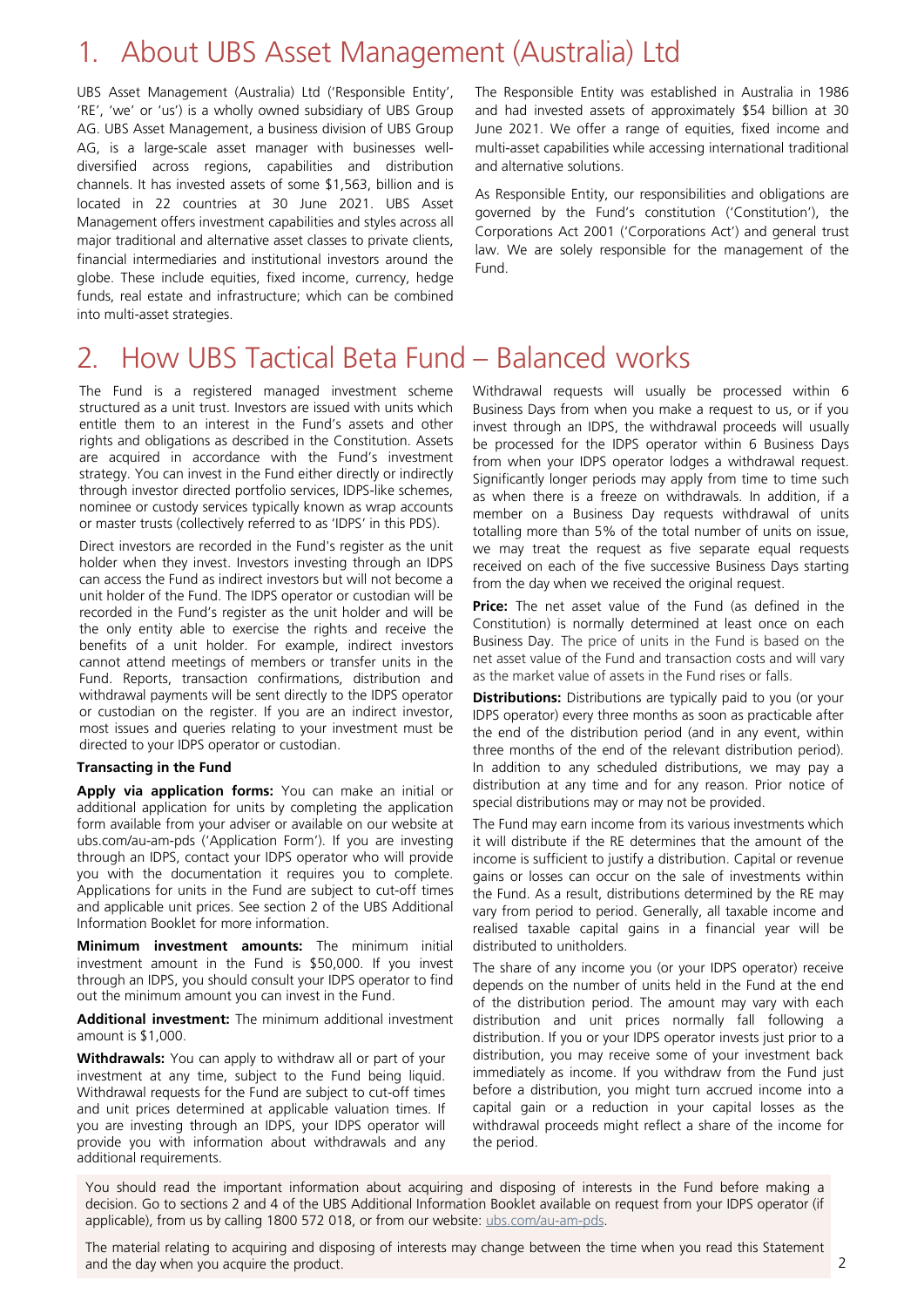## <span id="page-2-0"></span>3. Benefits of investing in UBS Tactical Beta Fund – Balanced

By investing in the Fund, you gain access to an actively managed Fund that invests in a wide range of assets, providing a diversified portfolio of both growth and income assets.

#### **The significant benefits and features of investing in the Fund are:**

**Investment return:** The assets of the Fund's investment portfolio are allocated with a view to managing the overall risk and return of the multi asset portfolio. Tactical asset allocation, along with the passive market return, or beta, are the sources of the Fund's return.

**Access:** The pooling of assets in the Fund provides investors with access to investment opportunities and diversification that may not be available to an individual investor.

**Diversification:** Access to a wide range of asset classes, including equities and fixed income securities, providing a diversified portfolio of both growth and income assets. By constructing a portfolio with a broad mix of investments, the aim is to diversify the sources of investment risk and return.

**Cost effective access to active management:** The asset class mix within the Fund is actively managed in response to expected market changes. The use of passive investments to build the portfolio reduces the overall management fee compared to traditional multi asset funds.

**Research resources:** We have over 30 years' experience in asset allocation and managing multi-asset strategies. Our global team of investment professionals are located across multiple time zones allowing them to work around the clock and bring their global insights and local market knowledge together, capitalising on this breadth of opportunity to identify the best investment ideas.

**Distributions:** The potential to receive regular distributions.

You should read the important information about benefits and features of the Fund before making a decision. Go to section 3 of the UBS Additional Information Booklet available on request from your IDPS operator (if applicable), from us by calling 1800 572 018, or from our website: ubs.com/au-am-pds.

The material relating to benefits and features may change between the time when you read this Statement and the day when you acquire the product.

### <span id="page-2-1"></span>4. Risks of managed investment schemes

#### **4.1 All investments carry risk**

It is important to be aware that all investments carry risk. Different strategies for investing may carry different levels of risk, depending on the assets that make up the strategy. Assets with the highest long-term returns may also carry the highest level of short-term risk. The level of risk will also vary for each person depending on a range of factors, including age, investment time frames, where other parts of your wealth are invested, and your risk tolerance.

The value of an investment may move up or down, sometimes rapidly and unpredictably. You may receive less than the value of your original investment when you withdraw from the Fund. Returns are not guaranteed, the level of returns will vary and future returns may differ from past returns.

In addition, changes in the legal, regulatory and tax environment, economic conditions, political events, investor sentiment and market variables such as interest rates, inflation, exchange rates and equity indices can all directly or indirectly influence the value of your investments.

#### **4.2 Summary of significant risks of the Fund**

Some of the risks associated with an investment in the Fund are listed below. They are not a complete set of all risks associated with investing in the Fund.

| Type of risk                        | <b>Description of risk</b>                                                                                                                                                                                                                                                                                                                                                        |
|-------------------------------------|-----------------------------------------------------------------------------------------------------------------------------------------------------------------------------------------------------------------------------------------------------------------------------------------------------------------------------------------------------------------------------------|
| <b>Portfolio</b><br>management risk | This is an actively managed portfolio. There is a risk that the investment techniques and risk analyses<br>employed by our portfolio management team in making investment decisions for the Fund will not<br>produce the desired results. Additionally, the Fund could be adversely affected by material changes to<br>the resources and skills of our portfolio management team. |
| <b>Fund of Fund risk</b>            | The investment performance of the Fund investing in other funds is affected by the investment<br>performance of the underlying funds in which the Fund invests. Through its investment in the underlying<br>funds, the Fund is subject to the risks of the underlying funds' investments and subject to the underlying<br>funds' expenses.                                        |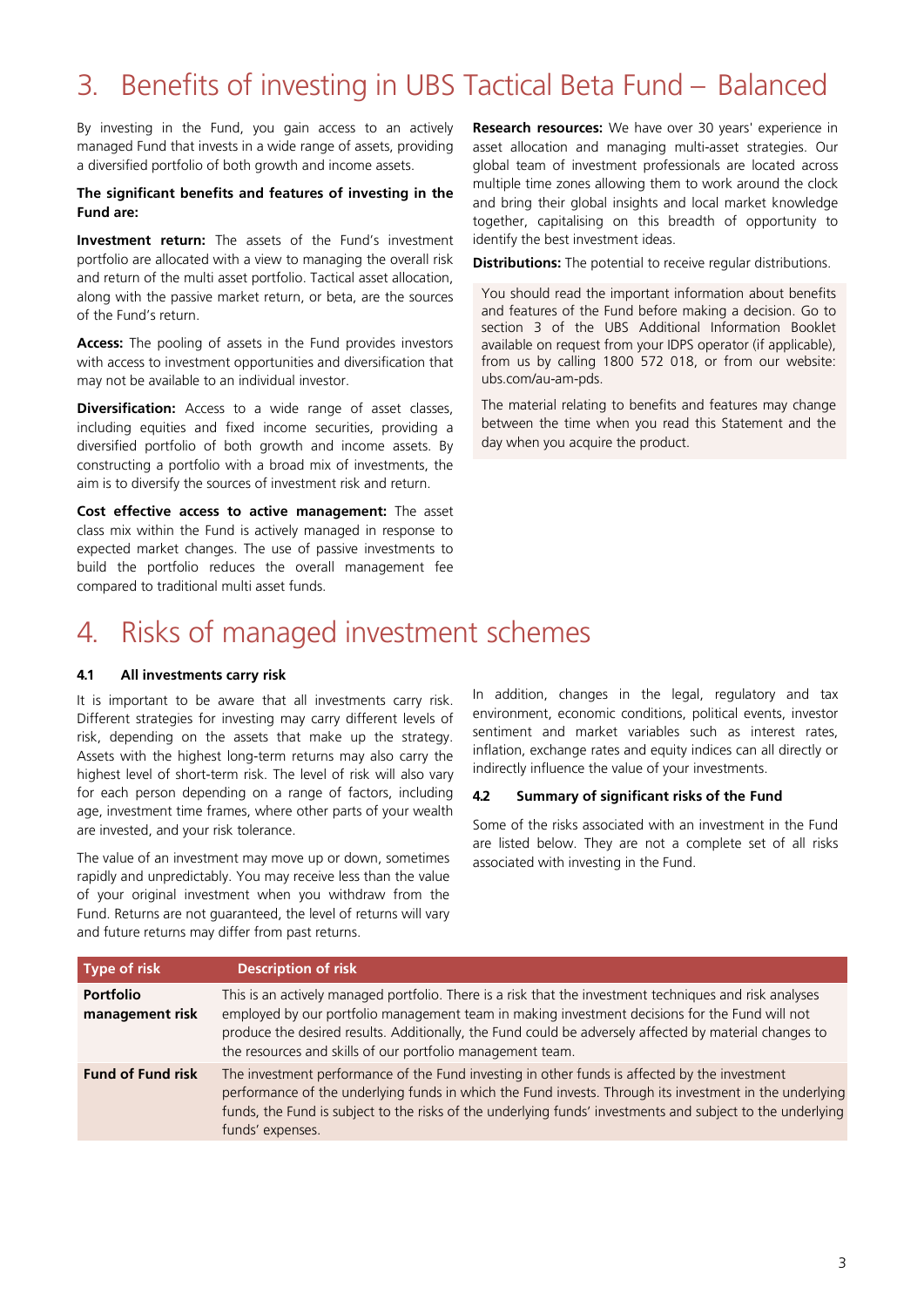| Company<br>specific risk              | The value of investments can vary because of changes to the profitability, cash flow, dividends,<br>management, market share or business environment of the companies to which the Fund has                                                                                                                                                                                                                                                                                                                                                                                                                                                                                                                                                                                                                                                                                                                                                                                                                   |
|---------------------------------------|---------------------------------------------------------------------------------------------------------------------------------------------------------------------------------------------------------------------------------------------------------------------------------------------------------------------------------------------------------------------------------------------------------------------------------------------------------------------------------------------------------------------------------------------------------------------------------------------------------------------------------------------------------------------------------------------------------------------------------------------------------------------------------------------------------------------------------------------------------------------------------------------------------------------------------------------------------------------------------------------------------------|
| Foreign<br>investment risk            | investment exposure.<br>Additional risks may arise when investing overseas, including changes in foreign exchange control<br>regulations, foreign tax legislation and withholding tax and government policy. Additionally,<br>differences in accounting, legal, securities trading and settlement procedures can also impact on the<br>value of a Fund's investment.                                                                                                                                                                                                                                                                                                                                                                                                                                                                                                                                                                                                                                          |
| <b>Credit risk</b>                    | The issuer of a credit instrument (debt securities and deposits) may fail to meet its obligation to repay<br>the principal or the interest payments. The value of the Fund will be affected by the perceived or actual<br>creditworthiness of the Fund's investments. A perceived or actual deterioration of the credit quality of<br>one or more securities in the Fund (which may be associated with a credit rating downgrade, or a<br>perceived risk of a downgrade) will likely adversely impact the value of such securities and, as a result,<br>the value of the Fund. The debt securities held by the Fund generally rank, in respect of the order of<br>payment on a default of the issuer, behind secured debt (if any) and any other mandatorily preferred<br>obligations (e.g. tax and employee payments and certain other obligations such as bank deposits or<br>protected accounts).                                                                                                          |
|                                       | Although the Fund's portfolio invests in both "investment grade" and high yield securities, credit<br>ratings merely reflect the rating assigned by the credit rating agency to represent the issuer's<br>creditworthiness (its ability to make interest repayments and repay the principal amount borrowed),<br>and do not provide any assurance regarding the bond issuer's ability to meet its payment<br>obligations in relation to a bond. Credit ratings are not intended to be an investment<br>recommendation or used as a basis for assessing investment merit. They are limited in scope and<br>may be changed or withdrawn at any time. Higher rated borrowers with an "investment grade"<br>rating generally allow companies to pay lower interest rates on their debt when compared with<br>lower rated borrowers. Credit ratings are intended to be used by wholesale investors only and<br>should not be relied on by retail investors when making a decision about an investment in the Fund. |
| <b>Currency &amp;</b><br>hedging risk | The Fund is managed on a partially hedged basis, meaning that the Fund is exposed to risks associated<br>with exchange rate movements between the Australian dollar and the currencies in which the Fund's<br>investments are denominated. Currency movements relative to the Australian dollar can cause<br>changes in the value of your investments. The Fund actively manages its currency exposure.                                                                                                                                                                                                                                                                                                                                                                                                                                                                                                                                                                                                       |
| <b>Derivative risk</b>                | Derivatives may be used to gain or reduce exposure to markets as well as to manage risk.<br>Fluctuations in the price of a derivative may reflect movements in the underlying assets, reference<br>rate or index to which the derivatives relate. The use of derivative positions to hedge the risk of<br>physical securities may involve 'basis risk', which refers to the possibility that the derivative positions<br>may not move perfectly in line with the physical security. As a consequence, the derivative position<br>cannot always be expected to perfectly hedge the risk of the physical security. Derivative holdings<br>may result in notional exposures that are greater than the underlying value of assets in the Fund.                                                                                                                                                                                                                                                                    |
| <b>Counterparty risk</b>              | A counterparty (such as a party to a derivative contract) may fail to perform contractual obligations,<br>either in whole or in part.                                                                                                                                                                                                                                                                                                                                                                                                                                                                                                                                                                                                                                                                                                                                                                                                                                                                         |
| <b>Regulatory &amp; tax risk</b>      | Changes in the legal or regulatory environment, taxation or other relevant laws, or interpretation or<br>administration of those laws could have adverse implications on the investment or on you as a unit<br>holder.                                                                                                                                                                                                                                                                                                                                                                                                                                                                                                                                                                                                                                                                                                                                                                                        |
|                                       | When considering investing in a managed investment schome it is important to understand that the appropriate level of risk for                                                                                                                                                                                                                                                                                                                                                                                                                                                                                                                                                                                                                                                                                                                                                                                                                                                                                |

When considering investing in a managed investment scheme, it is important to understand that the appropriate level of risk for you will depend on your age, investment time frames, where other parts of your wealth are invested, and your risk tolerance (that is, how prepared you are to lose money you have invested), and the impact that such loss will have for you.

# <span id="page-3-0"></span>5. How we invest your money

The table below summarises how we invest your money.

| <b>Fund description</b>        | The Fund is a diversified Australian and global portfolio with the long term neutral (or average)<br>exposure to income assets and growth assets expected to be 50%/50% respectively of the total<br>portfolio).                                                                                                                                                                                                                                                             |
|--------------------------------|------------------------------------------------------------------------------------------------------------------------------------------------------------------------------------------------------------------------------------------------------------------------------------------------------------------------------------------------------------------------------------------------------------------------------------------------------------------------------|
| Investment return<br>objective | The Fund aims to outperform (after management costs) the Benchmark (see investment quidelines)<br>over rolling five year periods.                                                                                                                                                                                                                                                                                                                                            |
| <b>Investment strategy</b>     | The Fund comprises a diversified portfolio of income and growth assets predominantly using index<br>funds, exchange traded funds (ETFs), direct securities, cash, cash equivalents and derivatives. The Fund<br>tactically allocates between asset classes and currencies based on their relative value, whilst managing<br>the overall risk and return of the portfolio. The Fund is not permitted to use leverage to amplify the<br>exposure of the Fund to an investment. |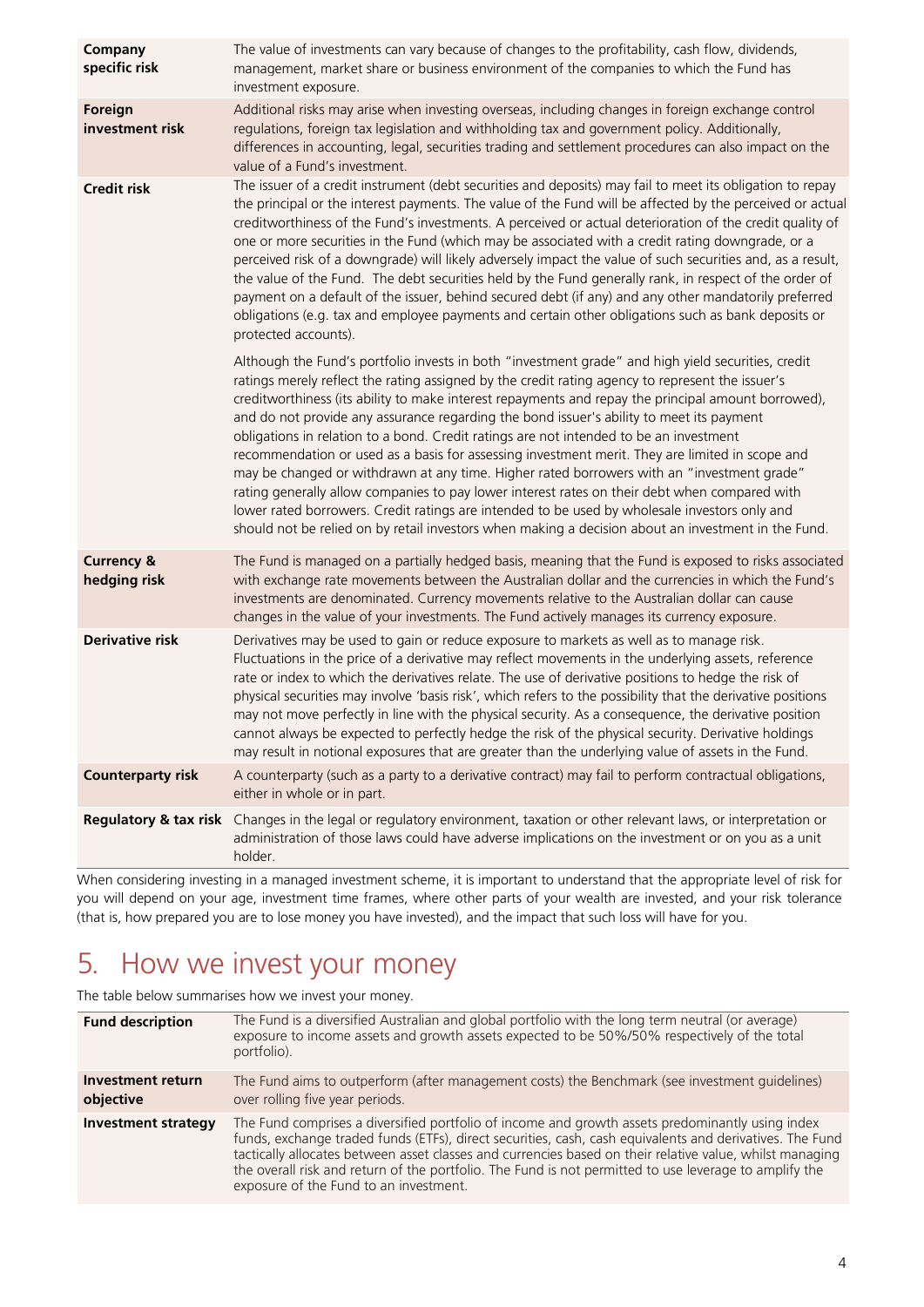The Benchmark is based on the return on the following market indices based on the Neutral Allocation of assets. The Neutral Allocation of assets represents the likely expected long term average exposure of the portfolio to various asset classes in order to meet its investment objective over a full investment cycle. At any point in time the actual asset weighting of the portfolio may be set away from the neutral position, although still consistent with the asset allocation range, reflecting the views of the portfolio manager. The asset allocation framework is shown in the table below.

The Fund may invest across the following asset classes: cash and cash equivalents, fixed income, equities, listed property, foreign currency and alternatives. The Fund may also invest in financial derivatives to gain or reduce exposure to relevant markets and manage investment risk, interest rate risk, credit risk and foreign exchange risk.

The Fund may invest in other UBS and third-party managed funds and exchange-traded funds and direct securities.

|                                                                                       | <b>Asset allocation</b>                                                                                                                                                                                                                                                                                                                                                                                                                                                                                                                                                                                                                                                                                                                                                                                                                                                                           | <b>Underlying asset class</b><br>"Benchmark"                                                            | <b>Neutral</b><br><b>Allocation %</b> | <b>Strategy</b><br>Range %* |  |
|---------------------------------------------------------------------------------------|---------------------------------------------------------------------------------------------------------------------------------------------------------------------------------------------------------------------------------------------------------------------------------------------------------------------------------------------------------------------------------------------------------------------------------------------------------------------------------------------------------------------------------------------------------------------------------------------------------------------------------------------------------------------------------------------------------------------------------------------------------------------------------------------------------------------------------------------------------------------------------------------------|---------------------------------------------------------------------------------------------------------|---------------------------------------|-----------------------------|--|
|                                                                                       | <b>Income Assets</b>                                                                                                                                                                                                                                                                                                                                                                                                                                                                                                                                                                                                                                                                                                                                                                                                                                                                              |                                                                                                         |                                       |                             |  |
|                                                                                       | Cash, cash funds and<br>cash equivalents                                                                                                                                                                                                                                                                                                                                                                                                                                                                                                                                                                                                                                                                                                                                                                                                                                                          | Bloomberg AusBond Bank Bill Index                                                                       | 5                                     | $0 - 20$                    |  |
|                                                                                       | Fixed income<br>- Australian Fixed Income                                                                                                                                                                                                                                                                                                                                                                                                                                                                                                                                                                                                                                                                                                                                                                                                                                                         | <b>TOTAL</b>                                                                                            | 45                                    | $25 - 65$                   |  |
|                                                                                       |                                                                                                                                                                                                                                                                                                                                                                                                                                                                                                                                                                                                                                                                                                                                                                                                                                                                                                   | Bloomberg AusBond Composite 0+<br><b>YR</b> Index                                                       | 15                                    |                             |  |
|                                                                                       | - International Fixed Income                                                                                                                                                                                                                                                                                                                                                                                                                                                                                                                                                                                                                                                                                                                                                                                                                                                                      | Bloomberg Global Aggregate<br>(Hedged to AUD) Index                                                     | 30                                    |                             |  |
|                                                                                       | <b>TOTAL</b>                                                                                                                                                                                                                                                                                                                                                                                                                                                                                                                                                                                                                                                                                                                                                                                                                                                                                      |                                                                                                         | 50                                    | $25 - 75$                   |  |
|                                                                                       | <b>Growth assets</b>                                                                                                                                                                                                                                                                                                                                                                                                                                                                                                                                                                                                                                                                                                                                                                                                                                                                              |                                                                                                         |                                       |                             |  |
|                                                                                       | Australian Equities                                                                                                                                                                                                                                                                                                                                                                                                                                                                                                                                                                                                                                                                                                                                                                                                                                                                               | MSCI Australia Domestic IMI Custom<br>ex Tobacco ex Controversial Weapons<br>(Gross Total Return) Index | 17                                    | $5 - 25$                    |  |
|                                                                                       | International Equities**<br>**Neutral benchmark is 50% hedged<br>to AUD and 50% unhedged                                                                                                                                                                                                                                                                                                                                                                                                                                                                                                                                                                                                                                                                                                                                                                                                          | MSCI World ex Australia ex Tobacco<br>ex Controversial Weapons<br>(Net Total Return) Index              | 28                                    | $15 - 40$                   |  |
|                                                                                       | Emerging Markets Equities***<br>***Neutral benchmark 100%<br>unhedged                                                                                                                                                                                                                                                                                                                                                                                                                                                                                                                                                                                                                                                                                                                                                                                                                             | MSCI EM (Emerging Markets) ex<br>Tobacco ex Controversial Weapons<br>(Net Total Return) Index           | 5                                     | $0 - 15$                    |  |
|                                                                                       | <b>TOTAL</b>                                                                                                                                                                                                                                                                                                                                                                                                                                                                                                                                                                                                                                                                                                                                                                                                                                                                                      |                                                                                                         | 50                                    | $25 - 75$                   |  |
|                                                                                       | <b>Alternative assets</b>                                                                                                                                                                                                                                                                                                                                                                                                                                                                                                                                                                                                                                                                                                                                                                                                                                                                         |                                                                                                         |                                       |                             |  |
|                                                                                       | Alternative assets                                                                                                                                                                                                                                                                                                                                                                                                                                                                                                                                                                                                                                                                                                                                                                                                                                                                                |                                                                                                         | $\circ$                               | $0 - 5$                     |  |
|                                                                                       | <b>TOTAL</b>                                                                                                                                                                                                                                                                                                                                                                                                                                                                                                                                                                                                                                                                                                                                                                                                                                                                                      |                                                                                                         | 0                                     | $0 - 5$                     |  |
|                                                                                       | <b>Foreign currency</b>                                                                                                                                                                                                                                                                                                                                                                                                                                                                                                                                                                                                                                                                                                                                                                                                                                                                           |                                                                                                         |                                       |                             |  |
|                                                                                       | Foreign Currency Exposure                                                                                                                                                                                                                                                                                                                                                                                                                                                                                                                                                                                                                                                                                                                                                                                                                                                                         |                                                                                                         | 19                                    | $10 - 30$                   |  |
|                                                                                       | <b>TOTAL</b>                                                                                                                                                                                                                                                                                                                                                                                                                                                                                                                                                                                                                                                                                                                                                                                                                                                                                      |                                                                                                         | 19                                    | $10 - 30$                   |  |
|                                                                                       | *Ranges may be exceeded from time to time due to market movements or significant cashflows.                                                                                                                                                                                                                                                                                                                                                                                                                                                                                                                                                                                                                                                                                                                                                                                                       |                                                                                                         |                                       |                             |  |
| <b>Investor suitability</b>                                                           | Exposure may include derivatives.<br>The Fund is best suited to investors who seek to achieve returns from a mix of growth and income<br>assets.                                                                                                                                                                                                                                                                                                                                                                                                                                                                                                                                                                                                                                                                                                                                                  |                                                                                                         |                                       |                             |  |
| <b>Risk level of the</b><br><b>Fund</b>                                               | The Fund is a medium to high risk investment. Some of the significant risks associated with this<br>investment are set out in section 4.                                                                                                                                                                                                                                                                                                                                                                                                                                                                                                                                                                                                                                                                                                                                                          |                                                                                                         |                                       |                             |  |
| <b>Suggested minimum</b> At least five years.<br>investment<br>timeframe              |                                                                                                                                                                                                                                                                                                                                                                                                                                                                                                                                                                                                                                                                                                                                                                                                                                                                                                   |                                                                                                         |                                       |                             |  |
| <b>Labour standards</b><br>and environmental,<br>social and ethical<br>considerations | Decisions about whether to buy, hold or sell investments are based on economic and valuation factors -<br>the Responsible Entity does not take into consideration labour standards or environmental, social or<br>ethical considerations in its investment decisions for ethical or moral reasons. The Responsible Entity's<br>assessment of economic and valuation criteria for selecting, retaining or realising an investment could<br>be informed by a number of factors, which might include labour standards or environmental, social and<br>governance (ESG) considerations or ethical considerations. The Responsible Entity may still invest in<br>securities with a higher ESG risk profile where it believes the potential return outweighs the risks<br>identified. UBS Asset Management is an Investment Management signatory to the Principles for<br>Responsible Investment (PRI). |                                                                                                         |                                       |                             |  |

**WARNING:** When choosing an option to invest in, you should consider the likely investment return, the risk and your investment timeframe.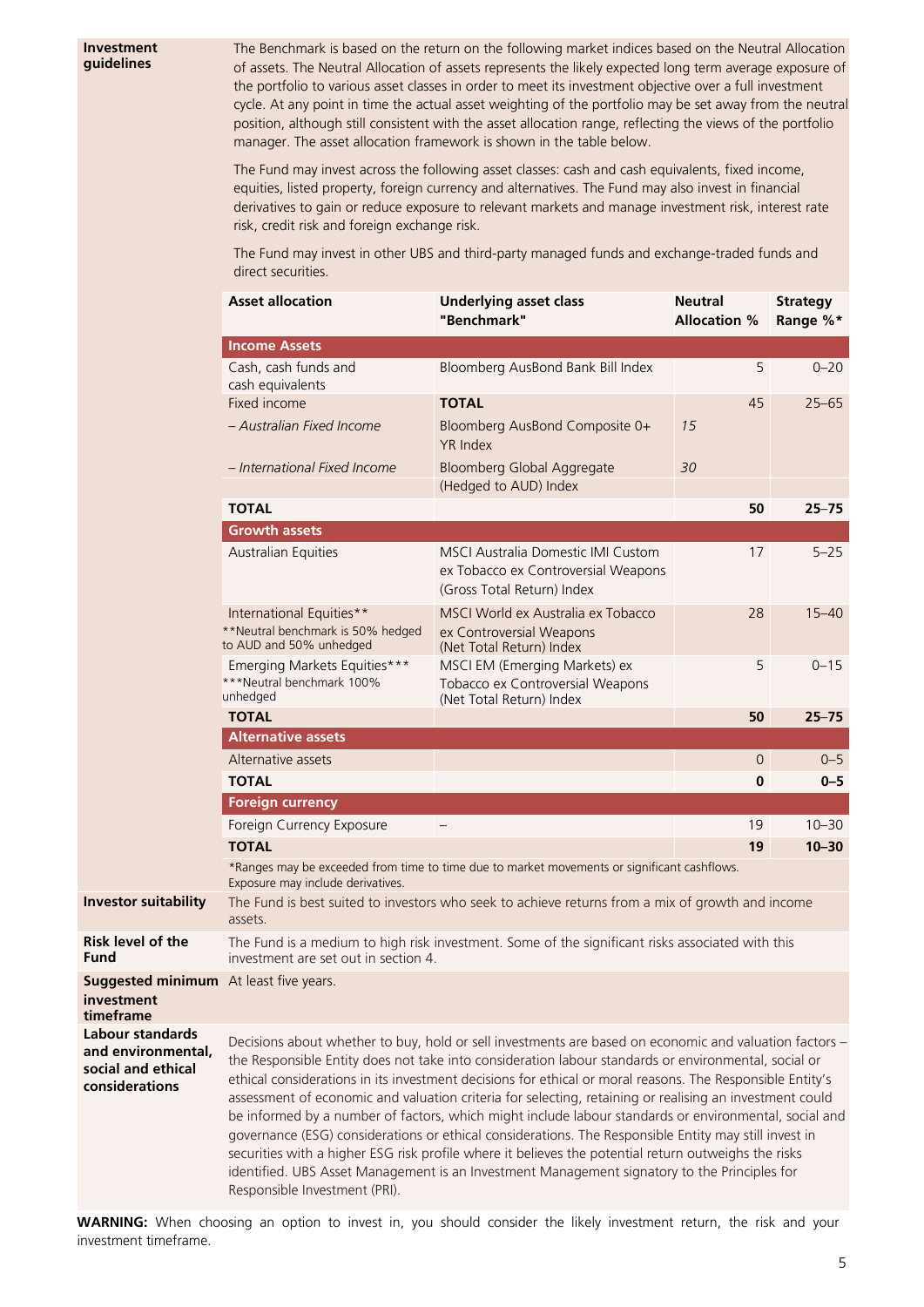### <span id="page-5-0"></span>6. Fees and costs

#### **Did you know?**

Small differences in both investment performance and fees and costs can have a substantial impact on your long term returns.

For example, total annual fees and costs of 2% of your investment balance rather than 1% could reduce your final return by up to 20% over a 30 year period (for example, reduce it from \$100 000 to \$80 000).

You should consider whether features such as superior investment performance or the provision of better member services justify higher fees and costs.

You may be able to negotiate to pay lower contribution fees and management costs where applicable. Ask the fund or your financial adviser.

#### **To find out more**

If you would like to find out more, or see the impact of the fees based on your own circumstances, the Australian Securities and Investments Commission (ASIC) website (www.moneysmart.gov.au) has a managed funds fee calculator to help you check out different fee options.

#### **6.1 Fees and costs**

| Type of fee or cost                              | <b>Amount</b>                                                                                                                                                                                                                                                                                                                                                                                                                                                                                     |  |
|--------------------------------------------------|---------------------------------------------------------------------------------------------------------------------------------------------------------------------------------------------------------------------------------------------------------------------------------------------------------------------------------------------------------------------------------------------------------------------------------------------------------------------------------------------------|--|
| Fees when your money moves in or out of the Fund |                                                                                                                                                                                                                                                                                                                                                                                                                                                                                                   |  |
| <b>Establishment fee</b>                         | Nil                                                                                                                                                                                                                                                                                                                                                                                                                                                                                               |  |
| <b>Contribution fee</b>                          | <b>Nil</b>                                                                                                                                                                                                                                                                                                                                                                                                                                                                                        |  |
| <b>Withdrawal fee</b>                            | Nil                                                                                                                                                                                                                                                                                                                                                                                                                                                                                               |  |
| <b>Termination fee</b>                           | <b>Nil</b>                                                                                                                                                                                                                                                                                                                                                                                                                                                                                        |  |
| <b>Management costs</b>                          |                                                                                                                                                                                                                                                                                                                                                                                                                                                                                                   |  |
| The fees and costs for managing your investment  |                                                                                                                                                                                                                                                                                                                                                                                                                                                                                                   |  |
| Management fee*                                  | 0.29% p.a. of the net asset value of the Fund.<br>We charge a fee for administering and managing the Fund. This fee is calculated daily and paid<br>to us (as Responsible Entity for the Fund) on a monthly basis from the Fund's assets. This fee<br>reduces the net asset value of the Fund and is reflected in the unit price. The fee is not charged<br>separately to your investment.                                                                                                        |  |
| Indirect costs**                                 | 0.07% p.a. of the net asset value of the Fund (estimate of future amounts).<br>Indirect costs are generally any amount that arises from investing in interposed vehicles and certain<br>over-the-counter derivatives. These costs are not an additional fee paid to us, are not charged<br>separately to your investment and are reflected in the unit price. They are estimated amounts and<br>may vary over time. Indirect costs are paid from the Fund's assets as and when they are incurred. |  |
|                                                  | Total management costs 0.36%# p.a. of the net asset value of the Fund. This is an estimated amount and may vary over                                                                                                                                                                                                                                                                                                                                                                              |  |

The amount of this fee can be negotiated, rebated or waived in whole or in part for certain direct investors such as IDPS operators, sophisticated or professional investors, or wholesale clients, as defined in the Corporations Act, depending on factors such as the amount invested.

\*\* Information about the calculation of the indirect costs is set out in section 5 of the UBS Additional Information Booklet.

# The net amount of the total management costs including GST, net of reduced inputs tax credits to be claimed by the Fund.

The information in this template can be used to compare costs between different simple managed investment schemes. Fees and costs can be paid directly from your account, or deducted from investment returns (i.e. the Fund's assets).

#### **6.2 Additional explanation of fees and costs**

In addition to the costs set out above in section 6.1, you may incur other costs. These may include transactional & operational costs (some or all of which may be incurred as buy/sell spread costs by transacting investors)

time.

Refer to section 5 of the UBS Additional Information Booklet for more information.

#### **6.4 Example of annual fees and costs**

#### **6.3 Changes to fees and costs**

All fees can change without the investor's consent, up to the maximum fee amounts specified in the Constitution. Direct investors will be given 30 days' prior notice of any increase in fees. If you are investing through an IDPS, your IDPS operator will be given 30 days' prior notice of any increase in fees.

This table gives an example of how the fees and costs for the Fund can affect your investment over a 1 year period. You should use this table to compare this product with other managed investment products.

| <b>EXAMPLE</b> - UBS Tactical Beta Fund - Balanced |                                                                                                                                                                                                               | Balance of \$50,000 with a contribution of \$5,000<br>during year                       |  |
|----------------------------------------------------|---------------------------------------------------------------------------------------------------------------------------------------------------------------------------------------------------------------|-----------------------------------------------------------------------------------------|--|
| <b>Contribution Fees</b>                           | Nil                                                                                                                                                                                                           | For every additional \$5,000 you put in, you will be<br>charged \$0.                    |  |
| <b>PLUS</b> Management Costs                       | <b>Total:</b> $0.37\%$ p.a. of the net<br>asset value of the Fund<br>Management fee: 0.29% p.a.<br>of the net asset value of the<br>Fund<br>Indirect costs: 0.08%^ p.a. of<br>the net asset value of the Fund | And, for every \$50,000 you have in the Fund you will be<br>charged \$185.00 each year. |  |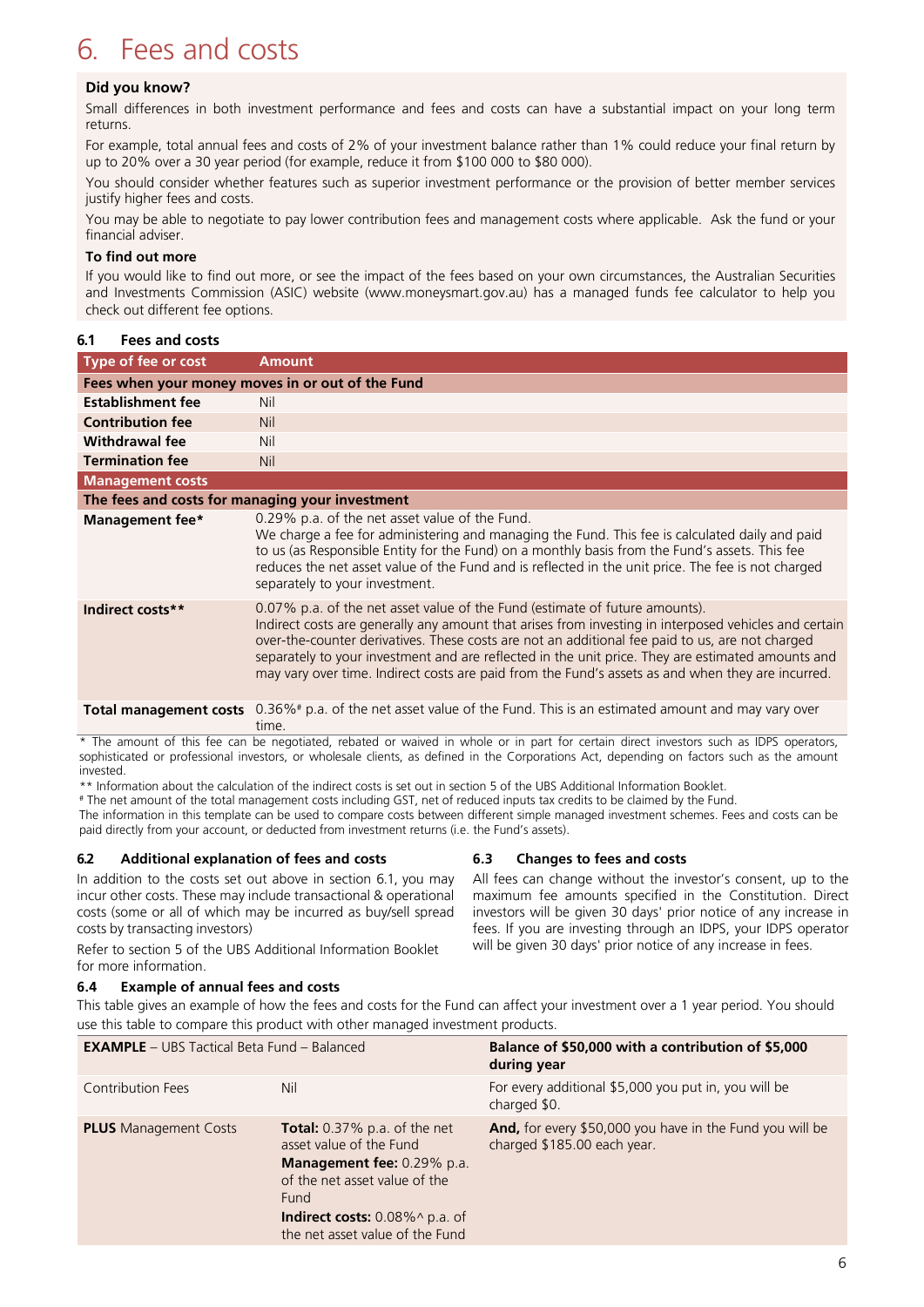**EQUALS** Cost of fund\* If you had an investment of \$50,000 at the beginning of the year and you put in an additional \$5,000 during that year, you would be charged fees of from**:**

**\$185.00 to \$203.50\***†

**What it costs you will depend on the investment option you choose and the fees you negotiate.**

#### \* Additional fees may apply:

**Establishment fee** – nil

**And**, if you leave the managed investment scheme early, you may also be charged an **exit fee** of nil of your total account balance.

† The cost will depend on when in the year the additional \$5,000 is invested.

^ The amounts above reflect the indirect costs from the financial year ended 30 June 2021 of 0.08% p.a.

The Australian Securities and Investments Commission ('ASIC') provides a managed funds calculator on its MoneySmart website www.moneysmart.gov.au which can be used to help you calculate the effect of fees and costs on account balances.

You should read the important information about fees and costs of the Fund before making a decision. Go to section 5 of the UBS Additional Information Booklet available on request from your IDPS operator (if applicable), from us by calling 1800 572 018, or from our website: ubs.com/au-am-pds.

The material relating to fees and costs may change between the time when you read this Statement and the day when you acquire the product.

**WARNING:** If a financial adviser is consulted, additional fees may be paid to that financial adviser. Please refer to the Statement of Advice (SOA) issued by your financial adviser, which will provide details of the fees that may be payable.

### <span id="page-6-0"></span>7. How managed investment schemes are taxed

**WARNING:** Investing in a registered managed investment scheme is likely to have tax consequences. We recommend that you seek professional tax advice relevant to your particular situation.

Generally, managed investment schemes do not pay tax on behalf of investors other than withholding taxes (see further below). Net income generated by a managed investment scheme is typically fully distributed to investors and investors are in turn assessed for tax on their share of any income and capital gains generated by the registered managed investment scheme.

An elective taxation regime (referred to as the 'AMIT regime') applies to certain eligible managed investment trusts, known as 'attribution managed investment trusts' ('AMITs'). The AMIT regime has been generally available from 1 July 2016 and is intended to provide greater certainty of tax treatment for beneficiaries. The AMIT rules permit trustees to allocate taxable income to unitholders in a manner that is not dependent upon the amount of income distributed to unitholders and such that income retains the tax character it had when derived by the Fund.

The Responsible Entity has elected into the AMIT Regime with effect from 1 July 2017.

### <span id="page-6-1"></span>8. How to apply

#### **8.1 How to invest in UBS Tactical Beta Fund – Balanced**

To invest in the Fund you must send to us the completed Application Form which is available from your adviser or from us. If you are investing through an IDPS, simply complete the documents that your IDPS operator requires. Any enquiries regarding investing in the Fund, such as additional investments, switching between our other UBS funds or transferring ownership, should be directed to us or your IDPS operator (as applicable).

If, for any reason, the Fund ceases to be an AMIT, the general tax rules that apply to other types of trusts would then apply to the Fund. Under those rules, provided that a registered managed investment scheme distributes sufficient income to which unitholders are presently entitled (which may include net realised gains), and (from 1 July 2016) does not derive certain "non-arm's length income", the Responsible Entity will not be subject to tax on the income of the scheme. Rather, members will be subject to tax on the income and capital gains generated by the scheme.

In certain circumstances, the scheme may be required to withhold tax on distributions to members (e.g. income paid to members who do not quote their TFN, ABN, or claim an exemption, and certain types of income paid to non-resident members).

You should read the important information about taxation matters relating to registered managed investment schemes generally and the Fund in particular before making a decision. Go to section 6 of the UBS Additional Information Booklet available on request from your IDPS operator (if applicable), from us by calling 1800 572 018, or from our website: ubs.com/au-am-pds.

The material relating to taxation matters may change between the time when you read this Statement and the day when you acquire the product.

#### **8.2 Cooling-off period**

If you are investing directly and you decide within the 'cooling off' period that you do not want the units we have issued to you, we must give you a refund. This 'cooling off' right enables you to have your investment returned and your money will be repaid after any adjustments for market movements, transaction costs and taxes (if any). You can exercise your right by writing to us within 14 days, commencing on the earlier of:

- When you receive confirmation of your investment; or
- The end of the fifth Business Day after the day on which your units were issued or sold to you.